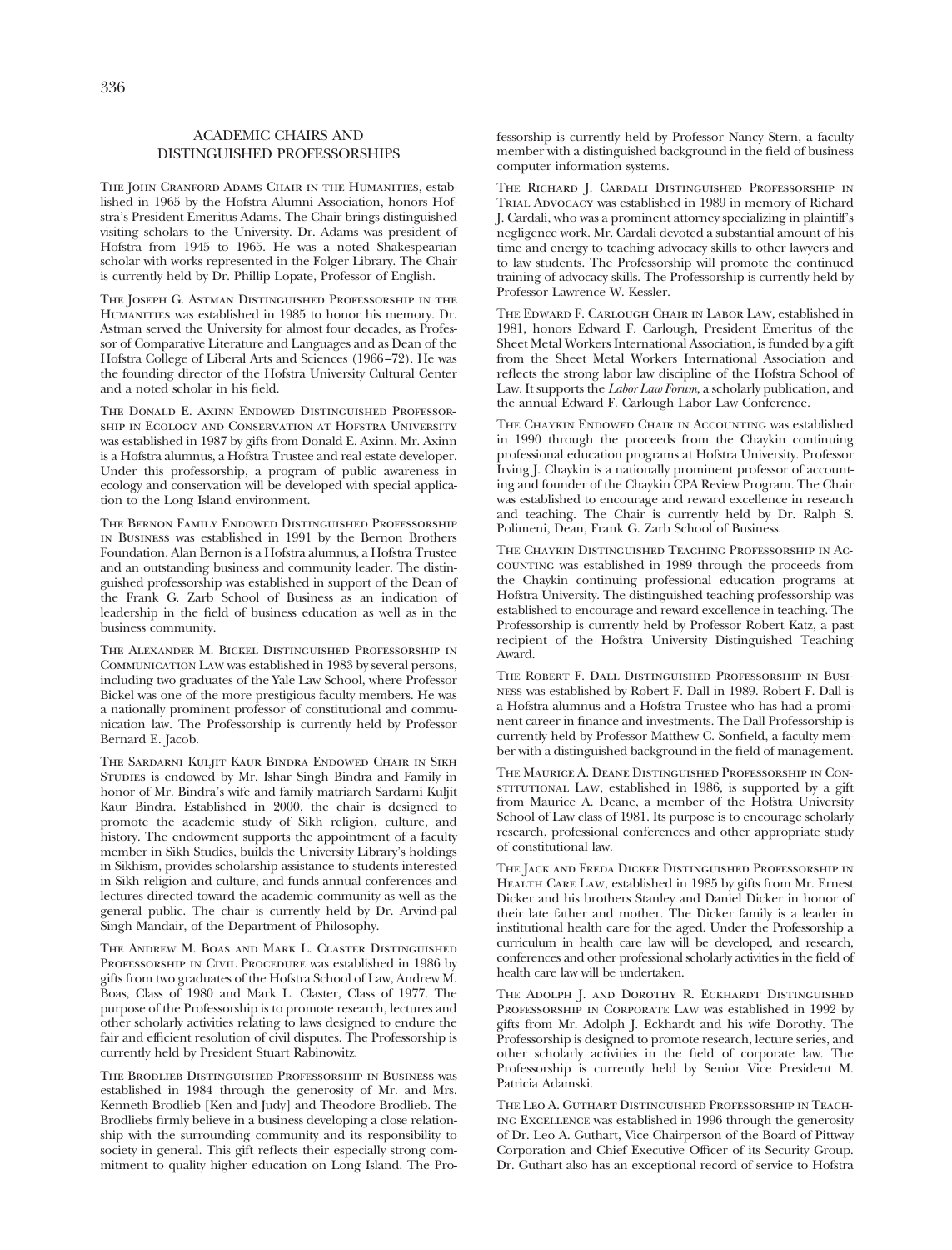University including twenty years on the University's Board of Trustees including three years as Chairperson of the Board of Trustees. Dr. Guthart received a doctorate in Business Administration from the Harvard Business School and has taught at both Hofstra University and Harvard University. This Distinguished Professorship was established to recognize the role of the Director of the Center for Teaching Excellence in promoting the University's highest priority which is excellence in teaching. The Professorship is currently held by Professor Liora Pedhazur Schmelkin.

The Lawrence Herbert Distinguished Professorship was established in 1996 through the generosity of Dr. Lawrence Herbert, President and Chief Executive Officer of Pantone, Inc., which is the world's premier color standards company and color authority. Dr. Herbert is an alumnus and former member and vice-chairperson of the Hofstra University Board of Trustees. The Distinguished Professorship was established in support of the University's Provost and Dean of Faculties and in recognition of the Provost's overall leadership role in advancing the University's educational mission. The Professorship is currently held by Dr. Herman A. Berliner, Provost and Senior Vice President for Academic Affairs.

The Peter S. Kalikow Distinguished Professorship in Real Estate Law was established in 1987 by a gift from Peter S. Kalikow, a prominent real estate developer and Chairman and President of the H. L. Kalikow Company. The Professorship is designed to promote research, symposia and other professional and scholarly activities in the field of real estate law and to enhance the curricula of the Law School in the fields of real property and real estate. The Professorship is currently held by Professor Ronald H. Silverman.

The Samuel M. Kaynard Distinguished Visiting Professorship in Labor and Employment Law was established in 2000 by the family and friends of Samuel M. Kaynard, a distinguished educator and practitioner in the labor and employment law area, who was a Professor of Law at Hofstra University School of Law. The Professorship supports the appointment of a visiting professor each year who will teach a course in the labor or employment area. The Professorship is currently held by Distinguished Professor Emeritus of Law, Eric Schmertz.

The Joseph Kushner Distinguished Professorship in Civil LIBERTIES LAW was established in memory of the late Joseph Kushner, who headed a real estate concern involved in development and acquisitions in New Jersey. He was a survivor of the Holocaust and was keenly interested in the protection of civil liberties. The Professorship is endowed by contributions from his son, Charles Kushner, a graduate of the Hofstra Law School class of 1979. It promotes scholarly activities in civil liberties law. The Professorship is currently held by Professor Leon Friedman.

The Howard Lichtenstein Distinguished Professorship in LEGAL ETHICS was established in memory of Howard Lichtenstein, the late senior partner of the law firm of Proskauer Rose Goetz and Mendelsohn. The Professorship is endowed by that law firm and by friends of Mr. Lichtenstein. It supports planned monographs, lectures and other scholarly activities in the field of legal ethics. The Professorship is currently held by Professor Monroe H. Freedman.

The Walter H. ''Bud'' Miller Distinguished Professorship in Business, established in 1980 in recognition of Mr. Miller's business acumen, community involvement and concern for higher education. Its purpose is to foster teaching, research and training in the field of marketing and management. The Professorship is currently held by Professor Barry Berman, a faculty member who has a distinguished record of teaching and scholarship in the field of business.

The Jean Nerken Distinguished Professorship in Engineering was established in 1990 through the generosity of Mr. Albert Nerken, noted engineer and inventor, in honor of his wife. The

Professorship is designed to recognize and encourage outstanding teaching, research and leadership in the field of engineering sciences. The Professorship is currently held by Professor M. David Burghardt, Professor of Engineering.

The Harry H. Rains Distinguished Professorship in Arbitration and Alternative Dispute Settlement Law, established in 1983, is supported by a gift from Muriel and Harry H. Rains of Locust Valley. Mr. Rains, senior partner in the law firm of Rains and Pogrebin of Merrick, distinguished himself in this area of law and was one of the founding members of the National Academy of Arbitrators.

The Professorship enables the development of publications, research, symposia and a curriculum of dispute settlement methodology as an alternative to courtroom litigation. The Professorship is currently held by Professor Robert A. Bush.

The Retail Management Institute Distinguished Professorship in Business was established in 1989 through the generosity of several noted retailers and retail-related firms. It is designed to promote teaching, research, and training in the fields of retailing and retail management. The Professorship is currently held by Professor Joel R. Evans, a faculty member with an outstanding record of teaching and scholarship in the field of business.

The Rivkin, Radler & Kremer Distinguished Professorship in Environmental Law was established in 1987 and funded by Rivkin, Radler, Dunne & Bayh, a prominent Nassau County law firm with a specialty in environmental law. The Professorship will expand and develop new courses in environmental law and will be the center for scholarly and professional activities in the environmental law field. The Professorship is currently held by Professor William R. Ginsberg.

The Dr. Mervin Livingston Schloss Distinguished Professorship for the Study of Disabilities was established in 1983 by Dr. Schloss in memory of his parents, Lillian and Hyman Schloss. Dr. Schloss has had a distinguished career in dentistry in addition to being closely identified with civic, professional, fraternal, humanitarian and philanthropic causes.

The Eric J. Schmertz Distinguished Professorship in Public Service and Public Law was established in 1993 in honor of Eric J. Schmertz, the Edward F. Carlough Distinguished Professor of Labor Law and Dean of the School of Law from 1982 to 1989. The Professorship is currently held by Professor Eric Lane.

The Max Schmertz Distinguished Professorship, established in 1982, honors and perpetuates the memory of Max Schmertz, a business and political leader of the city of New Rochelle. It is funded by grants from Eric J. Schmertz, former Dean of the Hofstra School of Law, and Herbert Schmertz, vice president, Mobil Corporation. It supports a Distinguished Lecture Series in various legal disciplines. The Professorship is currently held by the Dean of the School of Law, Professor David N. Yellen.

The Sidney and Walter Siben Distinguished Professorship IN FAMILY LAW AND TORTS was established in 1984 and is supported by a gift from the law firm of Siben & Siben. Its purpose is to promote scholarly research, conferences and publications in the fields of torts and product liability. The Professorship is currently held by Professor John DeWitt Gregory.

The Honey and Arthur Sorin Distinguished Teaching FELLOW IN BUSINESS was established in 1988 through the generosity of Honey and Arthur Sorin. The Teaching Fellow was established to recognize the important contribution made by Hofstra adjunct faculty. First priority in selecting the recipient is given to senior Hofstra University administrators presently teach